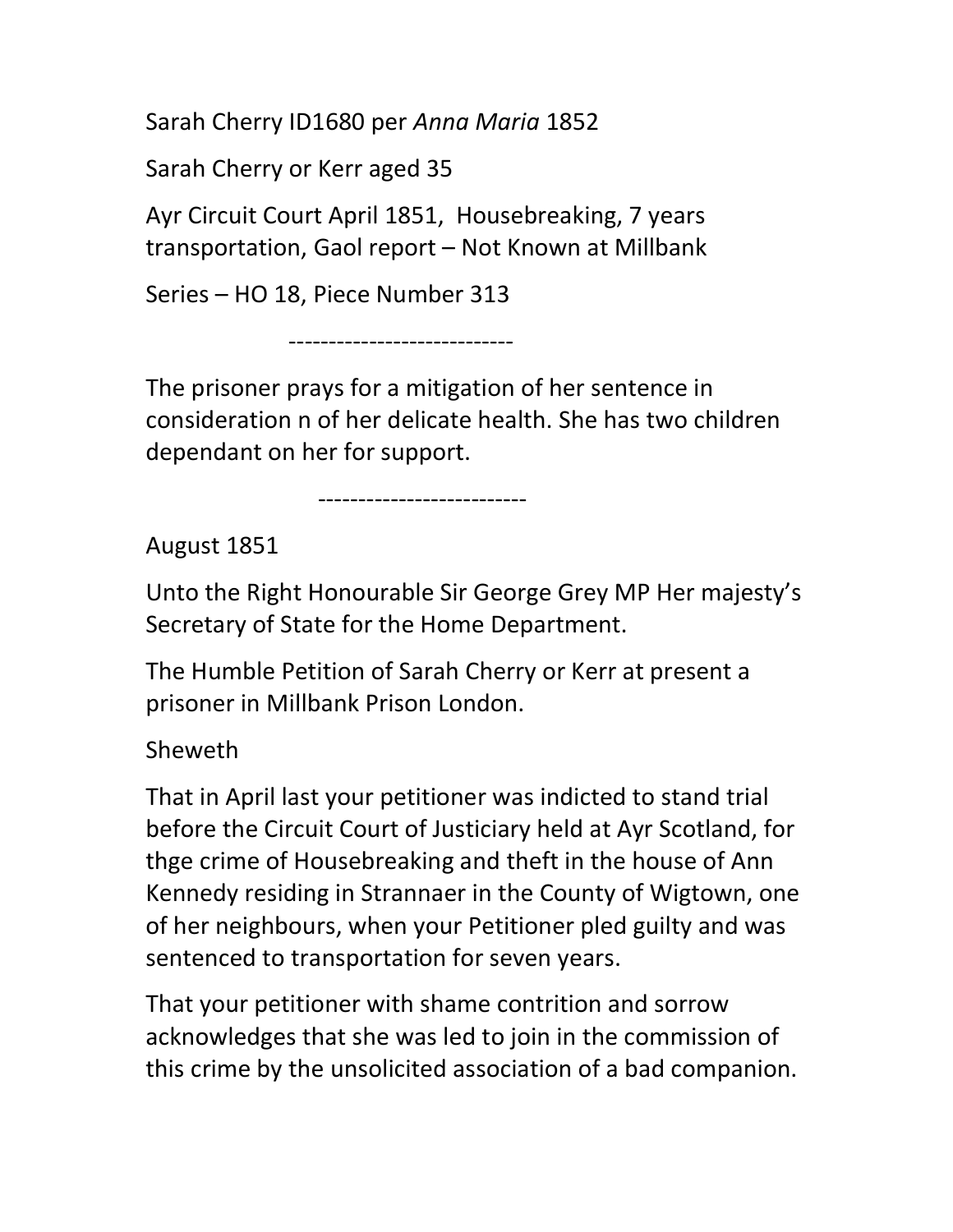That your Petitioner is ion very delicate health and is frequently afflicted with severe attacks of nervous debility which her present confinement and expected expatriation tend greatly to increase, that she had two small children dependent on her for support. In these circumstances she has been advised to make the present application to the Right Honourable Her Majesty's Principle Secretary of State for a modification or remission of her sentence.

May it therefore please the Right Honourable to take the Petitioner's circumstances into his consideration and to modify or remit the punishment awarded to the Petitioner as in his wisdom he may seem fit and your Petitioner as in duty bound will ever pray.

Elizabeth Cherry

For Sarah Cherry or Kerr.

---------------------------

5<sup>th</sup> September 1851

Strannaer

We the subscribers hereto certify that we believe the statements in the foregoing Petition to be true, and we do strongly recommend the case of the Petitioner to the favourable consideration of Her Majesty's Principle Secretary of State for the Home Department.

William Simpson – Minister of Strannaer

John Mc Greggor

J Murdock JP